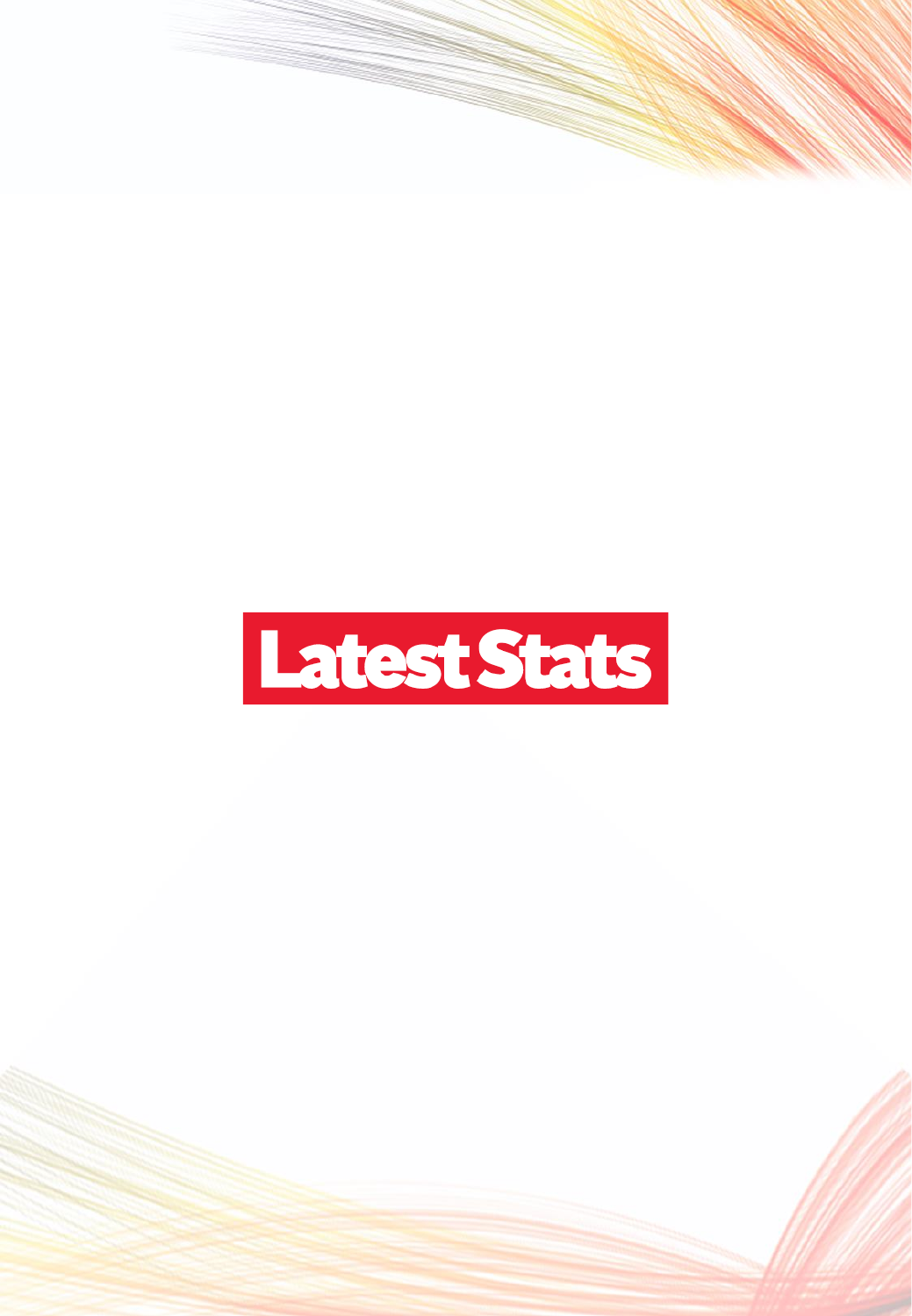



#### **Reach and demographics**

| <b>Global browsers</b><br><b>Adobe Analytics January 2022</b> | 90M |
|---------------------------------------------------------------|-----|
| <b>UK Audience</b>                                            | 21M |
| Ipsos Iris Dec 2021                                           |     |
| <b>US Audience</b>                                            | 24M |
| Comscore US Dec 2021                                          |     |
| <b>Demographics</b>                                           |     |
| Female:                                                       | 51% |
| Male:                                                         | 49% |
| Average age:                                                  | 43  |
| 15-44                                                         | 51% |
| ABC1:                                                         | 69% |
| In employment:                                                | 63% |
| Student:                                                      | 7%  |
| % Reach of Managers,                                          |     |
| <b>Directors &amp; Senior officials:</b>                      | 64% |
| Source: PamCo 1 & PamCo 4 2021                                |     |

Source: © Ipsos MORI, Ipsos iris, December 2021, 15+., custom entity list: [WG] The Independent, [WG] The Guardian, [WG] The Telegraph, [WG] Times & Sunday Times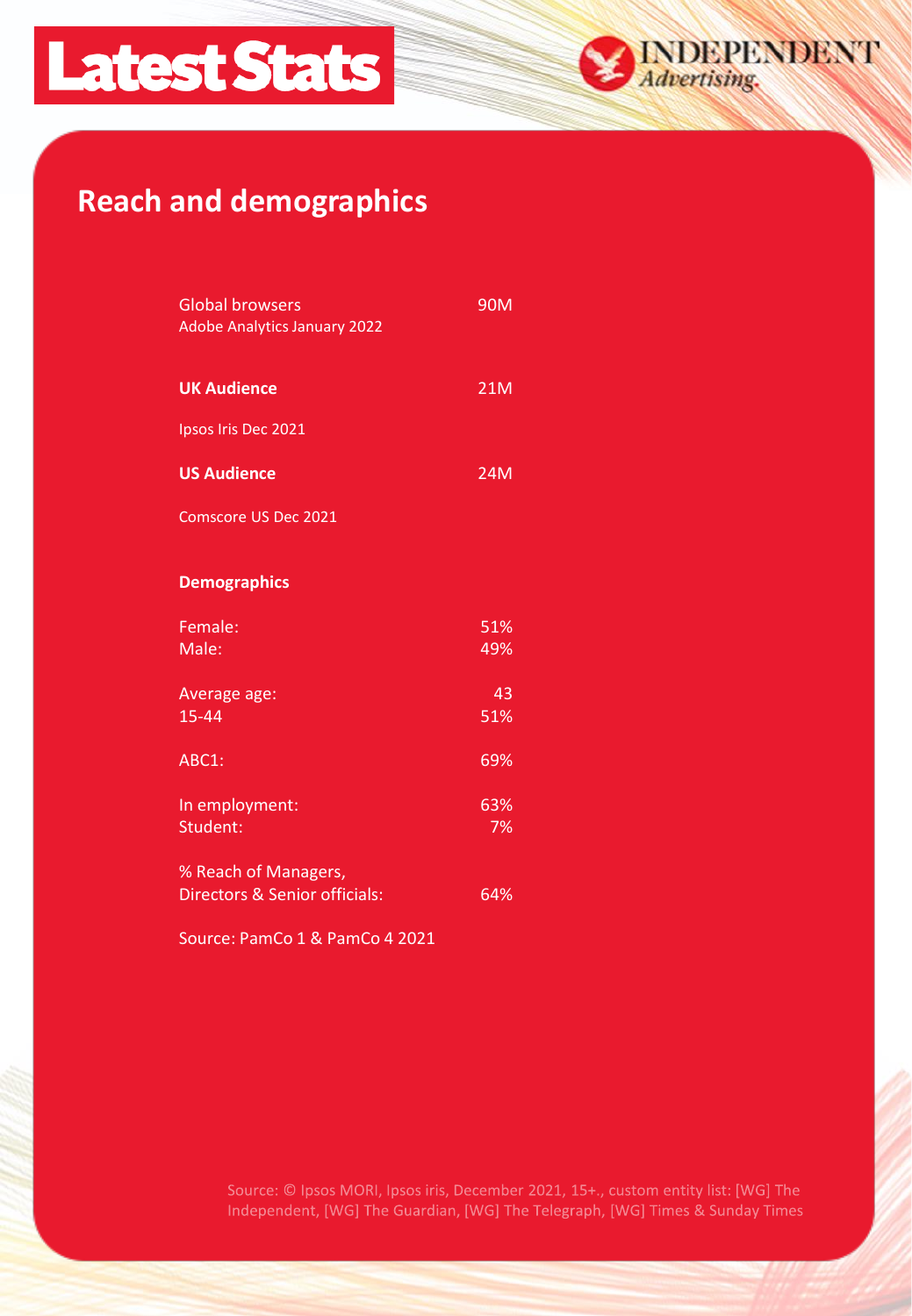

# **Quality Digital Newsbrands Reaching UK Consumers. Audience (000s) 15+ Website Group. December 2021**

NDEPENDENT

Advertising.

| The Independent                 | 20,900 |
|---------------------------------|--------|
| <b>The Guardian</b>             | 18,987 |
| The Telegraph                   | 15,990 |
| <b>Times &amp; Sunday Times</b> | 13,845 |
| The Evening Standard            | 9,488  |

Source: © Ipsos MORI, Ipsos iris, December 2021, 15+., custom entity list: [WG] The Independent, [WG] The Guardian, [WG] The Telegraph, [WG] Times & Sunday Times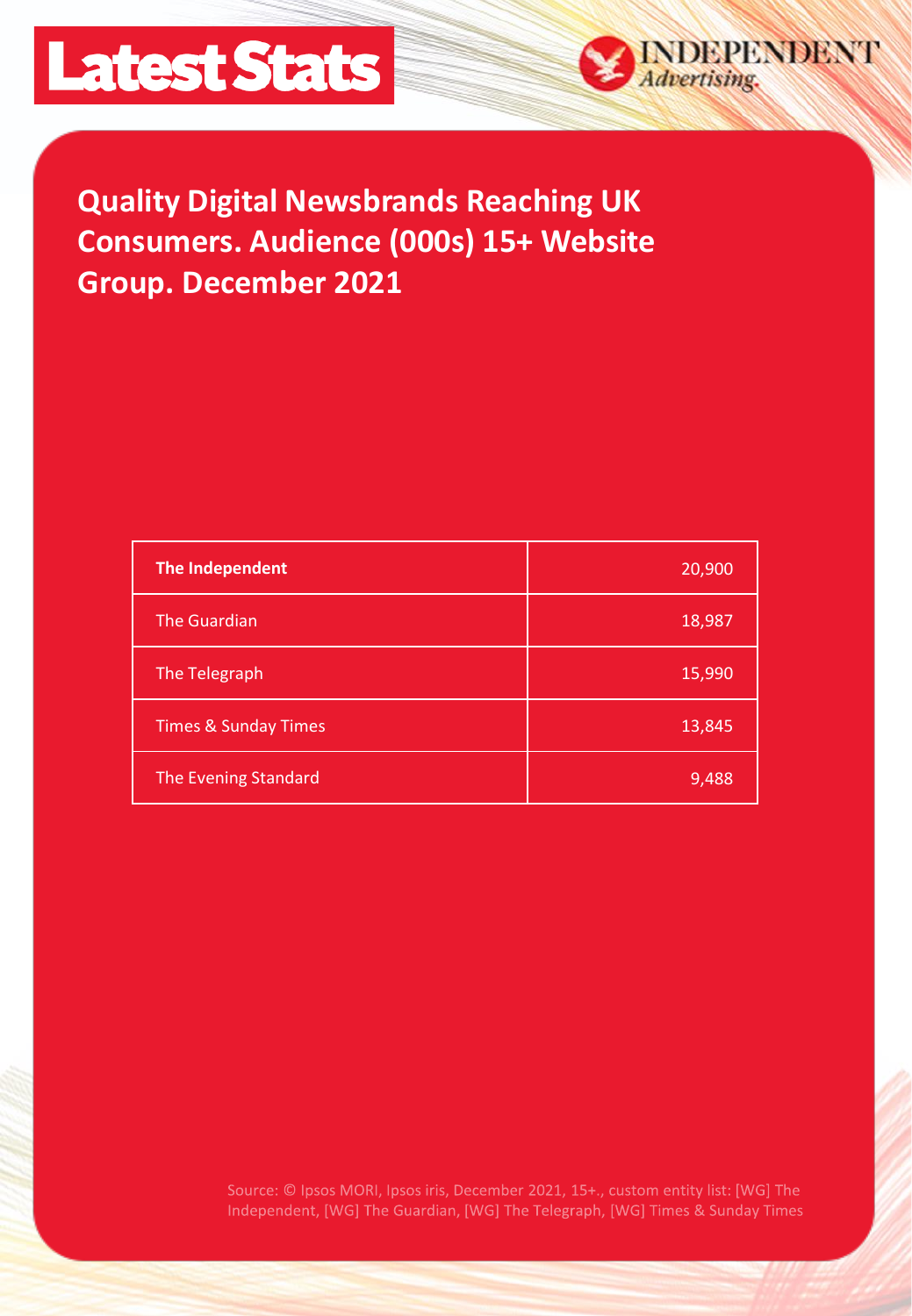

# **Interests – topics that Independent readers are more interested in reading or looking at content on than the average consumer. (Index)**

DEPENDENT

Advertising.

| Science                             | 135 |
|-------------------------------------|-----|
| <b>Business/Finance</b>             | 133 |
| Career and jobs                     | 130 |
| <b>Personal Finance</b>             | 130 |
| <b>Politics</b>                     | 129 |
| Phones tablets computers other      | 127 |
| Baby/Childcare/Parenting            | 127 |
| Arts/Books/Theatre                  | 126 |
| Environment                         | 124 |
| Photography                         | 123 |
| Film/Video                          | 123 |
| <b>Health &amp; fitness</b>         | 121 |
| Home ideas/DIY                      | 120 |
| Natural world/geography/countryside | 120 |
| Gaming                              | 120 |
| <b>Travel &amp; holidays</b>        | 119 |
| Beauty and personal grooming        | 119 |
| <b>Food and Drink</b>               | 118 |
| Women's lifestyle                   | 117 |
| <b>Music</b>                        | 117 |
| Craft                               | 116 |
| Celebrity news and gossip           | 115 |
| Fashion/Clothes                     | 114 |
| <b>News</b>                         | 112 |
|                                     |     |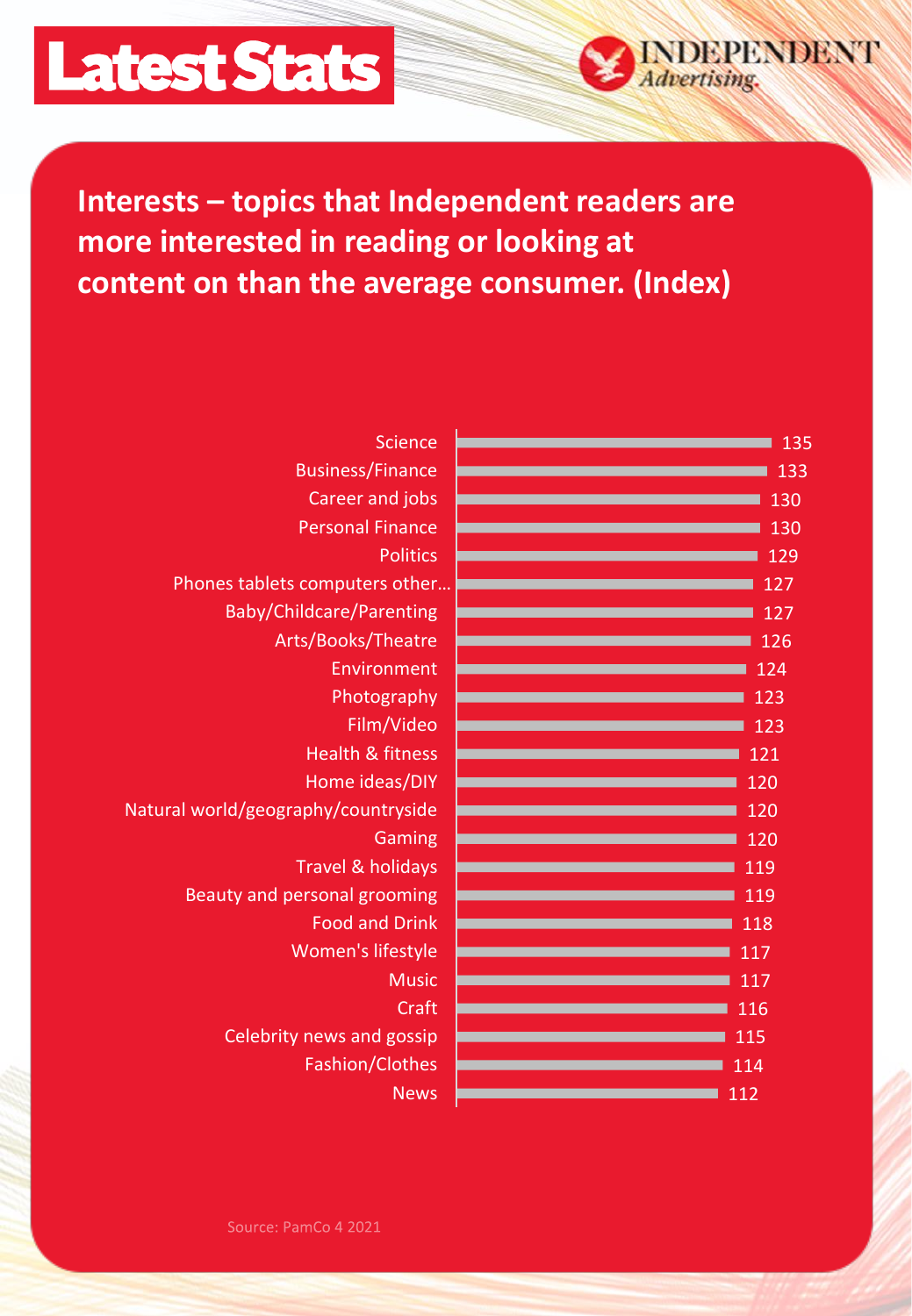

## **Types of holidays in the past 2 years: Independent readers (Index)**



**DEPENDENT** 

*<u>Idvertising.</u>*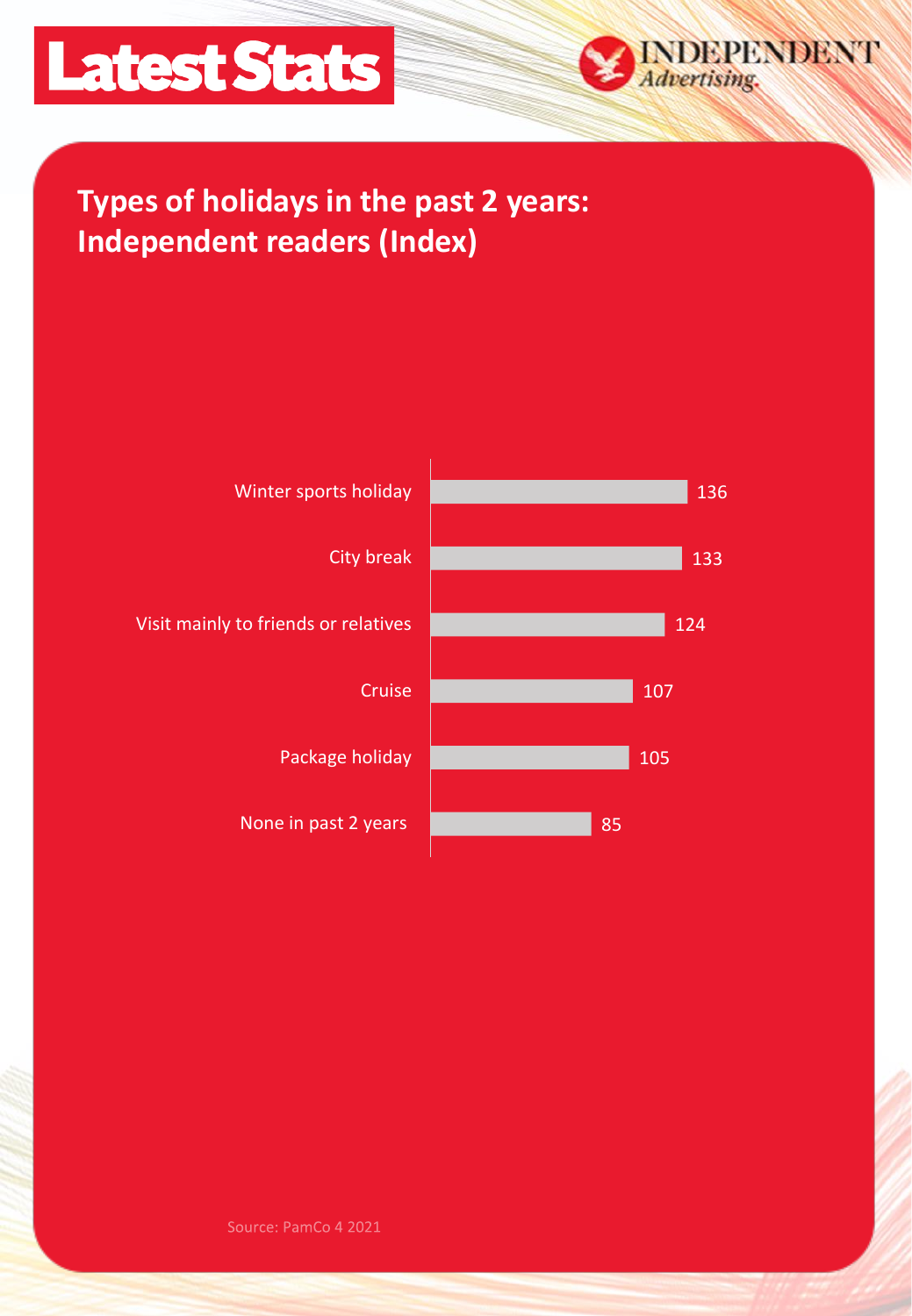

# **Interested in reading and viewing content on sport: Independent readers (Index)**

**EPENDENT** 

vertising.